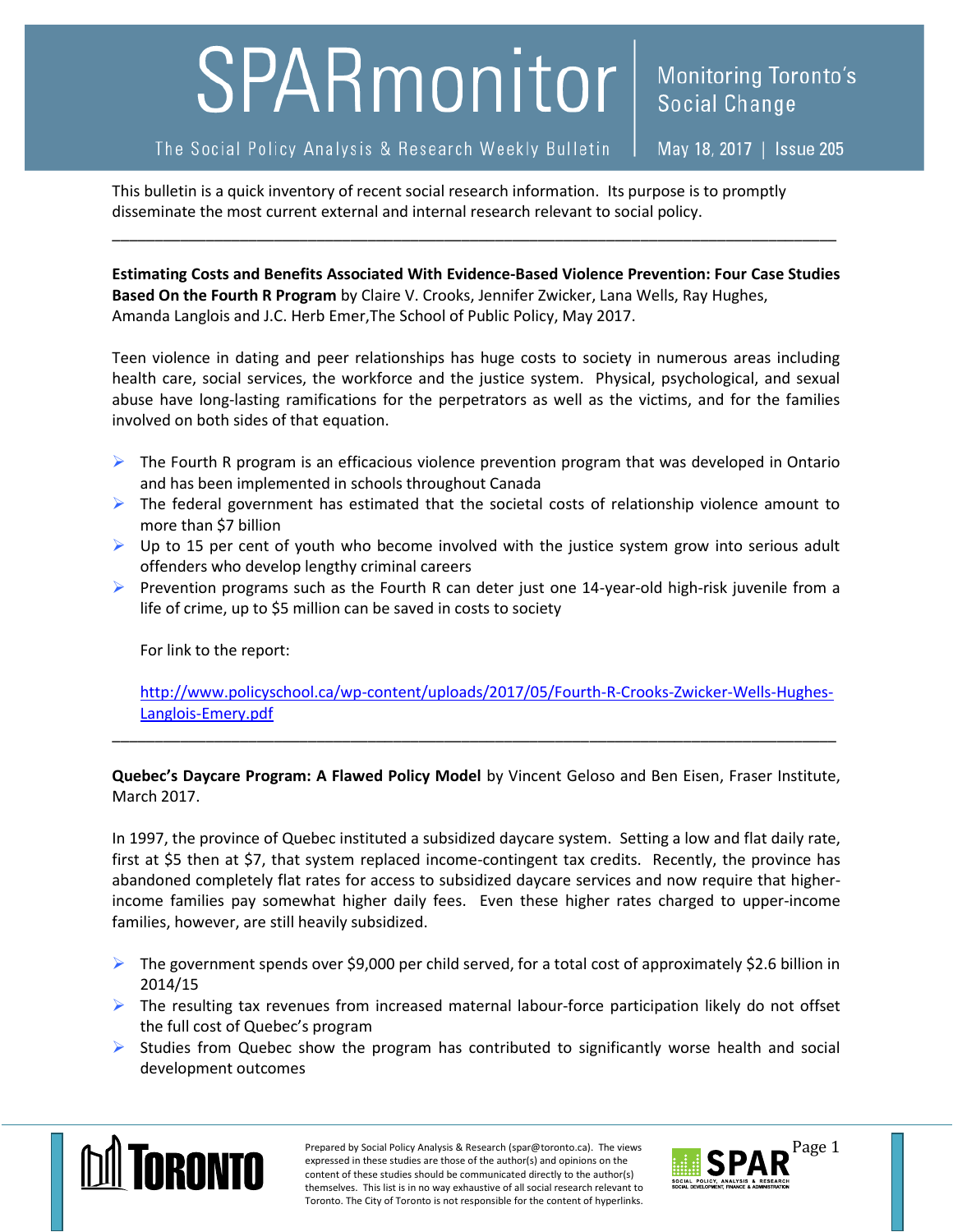$\triangleright$  Lengthy wait times remain in many areas, and children from higher income families are more likely to obtain a place in daycare

For link to the report:

<https://www.fraserinstitute.org/sites/default/files/quebecs-daycare-program.pdf>

**Dismantling the Welfare Wall for Persons with Disabilities** by Sherri Torjman, Caledon Institute of Social Policy, May 2017.

\_\_\_\_\_\_\_\_\_\_\_\_\_\_\_\_\_\_\_\_\_\_\_\_\_\_\_\_\_\_\_\_\_\_\_\_\_\_\_\_\_\_\_\_\_\_\_\_\_\_\_\_\_\_\_\_\_\_\_\_\_\_\_\_\_\_\_\_\_\_\_\_\_\_\_\_\_\_\_\_\_\_\_\_\_

This paper describes the concept of the 'welfare wall' and explores its application to persons with disabilities. There would be less need to rely on Canada's programs of income support and less concern about the welfare wall if individuals who wanted to work had better access to employment opportunities and associated independence.

- $\triangleright$  Close to 10 percent of the working-age population between 15 and 64 years, representing 2.3 million Canadians in this age group, report a disability
- In 2011, the unemployment rate of individuals ages 25 to 64 with disabilities was 11 percent, compared with 6 percent for those who did not report having a disability
- The participation rate i.e., the percentage of the population employed or seeking employment − was 55 percent for persons with disabilities, compared with 84 percent for persons without disabilities

For link to the report:

[http://www.caledoninst.org/Publications/PDF/1112ENG.pdf?utm\\_source=Announcement&utm\\_me](http://www.caledoninst.org/Publications/PDF/1112ENG.pdf?utm_source=Announcement&utm_medium=email&utm_campaign=Announcement1342) [dium=email&utm\\_campaign=Announcement1342](http://www.caledoninst.org/Publications/PDF/1112ENG.pdf?utm_source=Announcement&utm_medium=email&utm_campaign=Announcement1342)

## **Young Men and Women without a High School Diploma** by Sharanjit Uppal, Statistics Canada, May 2017.

\_\_\_\_\_\_\_\_\_\_\_\_\_\_\_\_\_\_\_\_\_\_\_\_\_\_\_\_\_\_\_\_\_\_\_\_\_\_\_\_\_\_\_\_\_\_\_\_\_\_\_\_\_\_\_\_\_\_\_\_\_\_\_\_\_\_\_\_\_\_\_\_\_\_\_\_\_\_\_\_\_\_\_\_\_

Western countries have the highest levels of educational attainment in the world. Many individuals, however, do not have a high school diploma and consequently do not have any certification from the school system. For example, among Canadians aged 25 and over in 2016, 14% reported that their highest level of education was "less than high school graduation. In the United States, the corresponding proportion was 12% in 2015.

- In 2016, 8.5% of men and 5.4% of women aged 25 to 34 had less than a high school diploma, representing about 340,000 young Canadians
- In 2016, the employment rate of young adults aged 25 to 34 with less than a high school diploma was 67% for men and 41% for women. In 1990, 75% of men and 50% of women in the same educational category were employed
- $\triangleright$  On average, more than 60% of the income of young women with less than a high school diploma came from government transfers. This proportion was two times higher than that of young men with a similar level of education



Prepared by Social Policy Analysis & Research (spar@toronto.ca). The views Page 2 expressed in these studies are those of the author(s) and opinions on the content of these studies should be communicated directly to the author(s) themselves. This list is in no way exhaustive of all social research relevant to Toronto. The City of Toronto is not responsible for the content of hyperlinks.